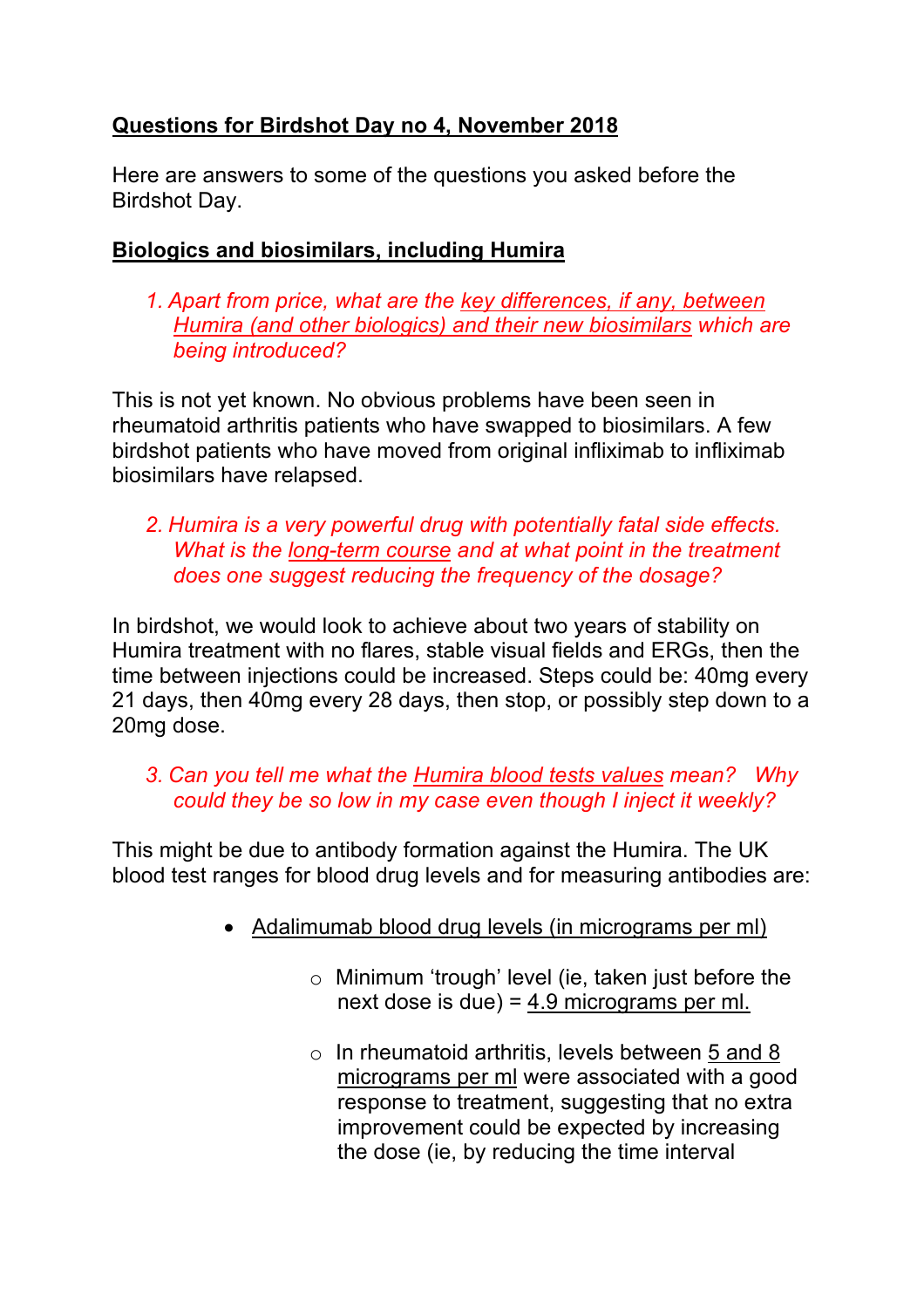between injections) in patients with a 'trough' level of more than 8 micrograms per ml.

- Anti-adalimumab antibodies (in nanograms per ml)
	- o Negative: less than 10 nanograms per ml
	- o Positive: more than 10 nanograms per ml

### *4. I would like to ask why they recommend Humira over Actemra (Ro-Actemra; tocilizumab)? I have been on Actemra for 4 years and just curious why Humira is preferred over Actemra.*

This is because Humira has gained US Food and Drug Administration (FDA) and European Medicines Agency (EMA) approval for treating noninfectious intermediate, posterior and panuveitis in adults and children aged 2 years and over. Humira is the first and only biologic therapy approved for uveitis so far. Actemra has not been specifically evaluated clinically for treating uveitis, except for a study (APTITUDE) in juvenile idiopathic arthritis-associated uveitis. However, there is a small amount of evidence that Actemra can be helpful in uveitis, particularly for patients who have chronic macular oedema related to their uveitis.

# **Intravitreal methotrexate**

*5. I'm curious about the potential use of intravitreal methotrexate injections to stop inflammation and macular oedema. I saw someone in another group I'm in say she got into remission using that treatment.*

There is not a lot of evidence about this. A few small studies show it appears to be effective and it may give longer remission than intravitreal triamcinolone acetonide injection. Some reports indicate its potential for treating uveitic macular oedema. Also, in US, the MERIT clinical study is currently being undertaken to compare the efficacy of intravitreal methotrexate, the anti-VEGF injection Lucentis (ranibizumab) and dexamethasone intravitreal implant in uveitic macular oedema.

# **Intravitreal sirolimus**

# *6. Would love to know the potential for intravitreal sirolimus.*

Sirolimus has anti-inflammatory and immunosuppressant actions. It has been studied in clinical trials for treating intermediate, posterior and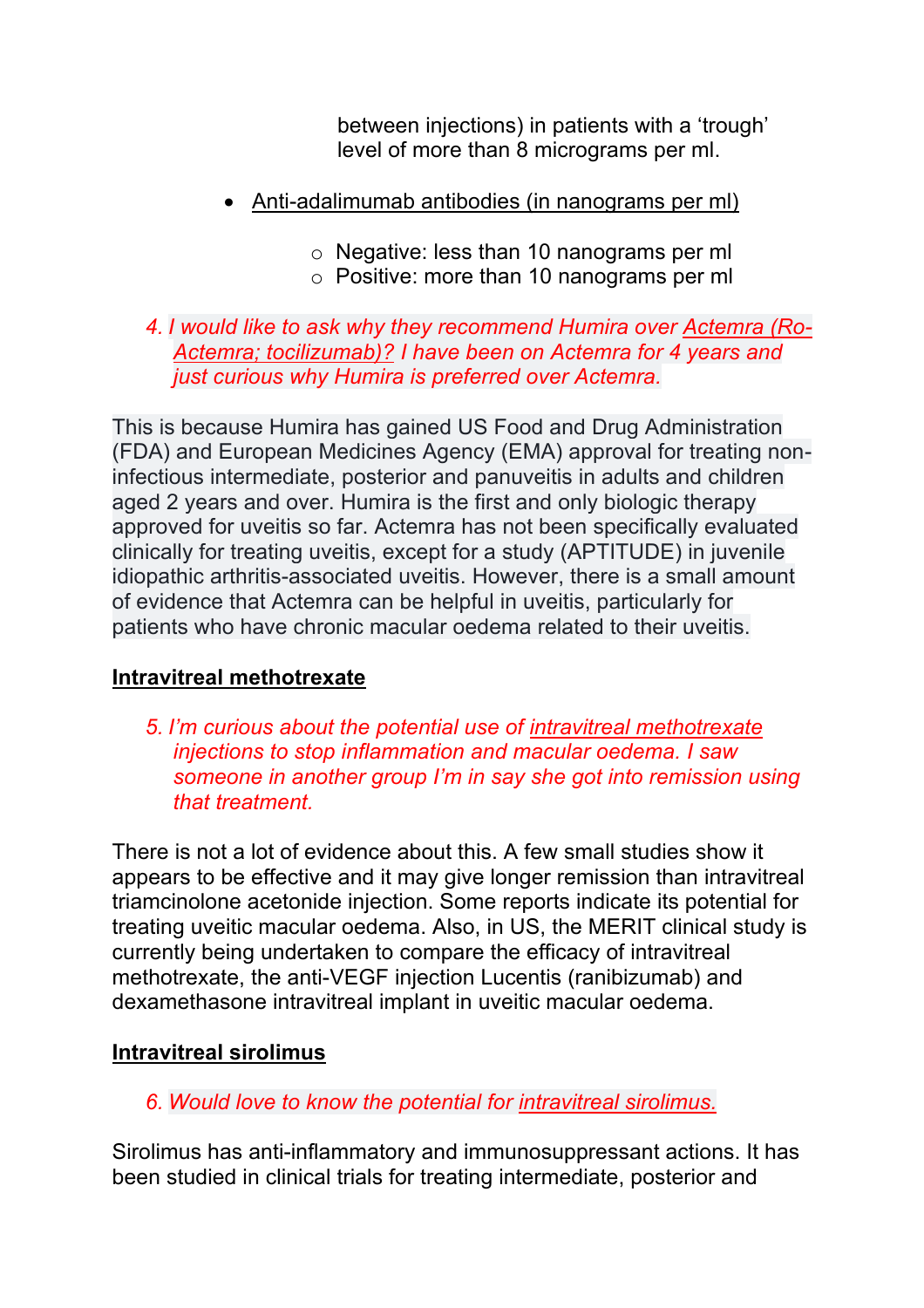panuveitis. Because of some design flaws in the study leading up to possible marketing, the US FDA did not grant approval for the use of intravitreal sirolimus in uveitis.

### **Suprachoroidal injections of triamcinolone**

*7. What is the latest on suprachoroidal injections of steroids (Clearside Biomedical trial) to avoid side-effects of intravitreal steroids or systemic medicines?*

Clearside Biomedical http://www.clearsidebio.com/programs.htm has shared positive results from its PEACHTREE trial which studied the safety and tolerability of suprachoroidal placement of triamcinolone for uveitic macular oedema. If final results are good, Clearside's 'Eyevensis' EyeCET would be the first approved technology to treat uveitis-related macular oedema. However, this technology is being used to deliver a steroid to the eye tissues, with the typical steroid side-effects of raised intraocular pressure and cataract formation, but these side-effects appear to be slightly less frequent with the suprachoroidal route than with the intravitreal route.

https://www.birmingham.ac.uk/news/latest/2018/07/age-related-maculardegeneration-eyedrops.aspx describes work in progress to develop eye drops to treat age-related macular degeneration, rather than the current treatment by injections into the eye. Though not directly applicable to treating birdshot, this shows that work is ongoing to try to get medications to the back of the eye by using eye drops.

# **Steroids**

# *8. What can you tell me about treating birdshot with Acthar gel?*

Acthar gel, also known as HP Acthar gel, contains ACTH (adrenocorticotrophic hormone). It stimulates the body's adrenal glands to produce corticosteroid hormones. There is only one recent relevant paper - a single case report (2016) - but a study of Acthar in uveitis has recently started in US. https://clinicaltrials.gov/ct2/show/NCT03656692 Acthar now costs more than US\$40,000 a vial.

*9. Steroid dose reduction - any hope of having national/international broad guidelines on this, particularly on how to taper doses of under 7.5mg/day of prednisone or prednisolone, plus more awareness by the medical profession of the common side-*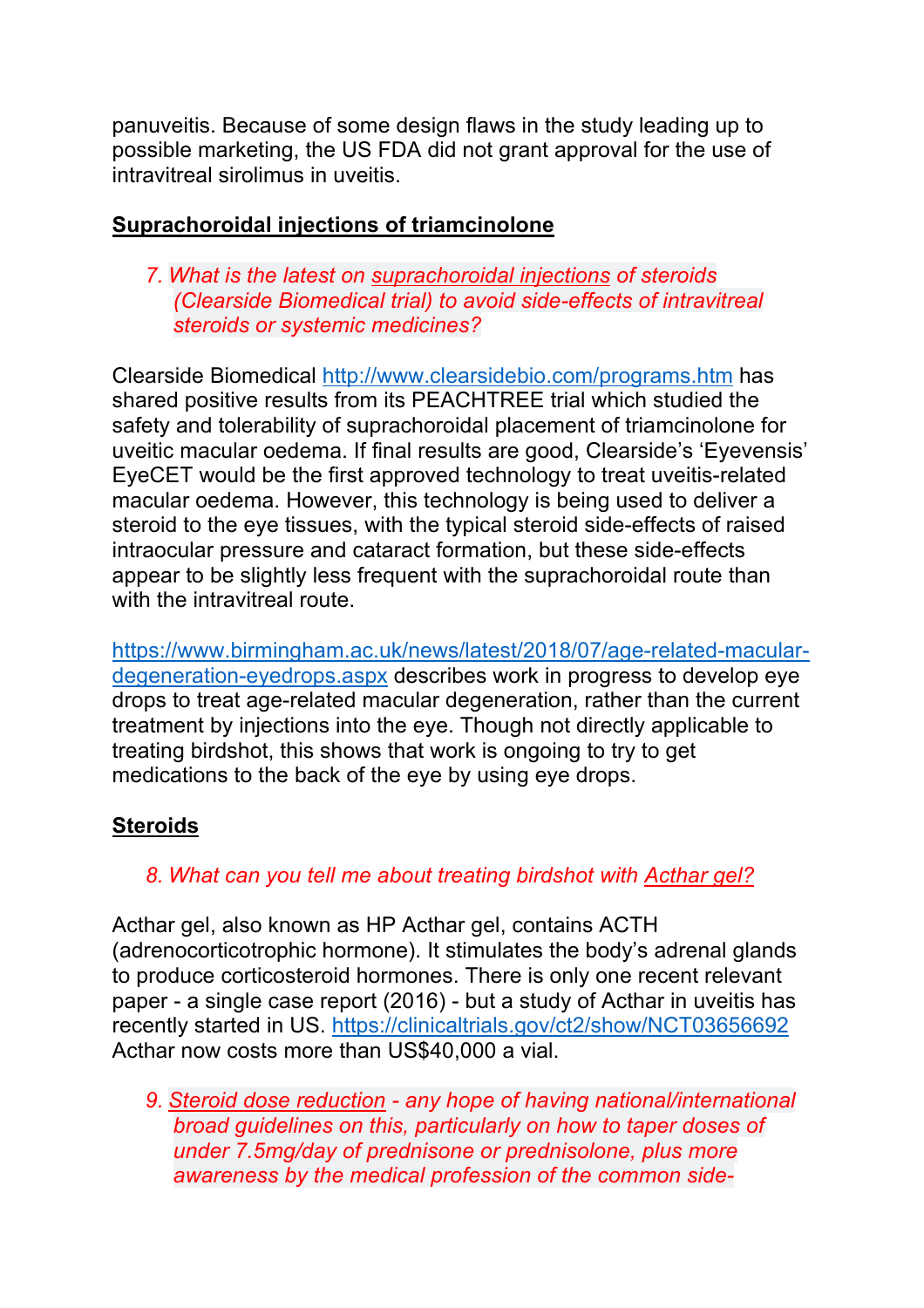*effects experienced once the dose goes below 7.5mg/day? These effects are both unexpected and troublesome, and patients should routinely be given advance information on what they may experience. Also, explanation of the use and purpose of the 'short Synacthen test' for checking adrenal function - when is this test indicated, what do the results mean, and what treatment is then recommended if adrenal function is found to be low?*

There are numerous steroid-tapering guidelines and recommendations. There is insufficient evidence to support any particular withdrawal regimen, so the rate of withdrawal should depend on:

- the person's response to the withdrawal (if withdrawal symptoms are reported, resume a higher dose and continue the withdrawal at a slower rate),
- the condition being treated,
- the intended length of treatment.

Short Synacthen test: the purpose of this test is to diagnose adrenal insufficiency: a condition where there is reduced production of the body's own adrenal hormones. Normally, the body's pituitary ACTH hormone stimulates the secretion of cortisol from the adrenal glands. Synacthen (a synthetic ACTH called tetracosactrin) has a similar effect. However, in patients with adrenal insufficiency, there is an inadequate response to the ACTH injected in the Synacthen test.

A common cause of adrenal insufficiency is treatment with steroids (glucocorticoids) such as prednisolone. If the short Synacthen test result indicates adrenal insufficiency, this is usually treated with hydrocortisone or by continuing the prednisolone.

#### *10. Should high doses of prednisolone/prednisone be considered safe to treat birdshot if that patient is also diagnosed as diabetic and is a glaucoma suspect?*

As with any treatment, it is a balance between risk and benefit.

#### **Supplements**

*11. What supplements or complementary therapies have birdshotters used in combination with their medical regime, and what works?*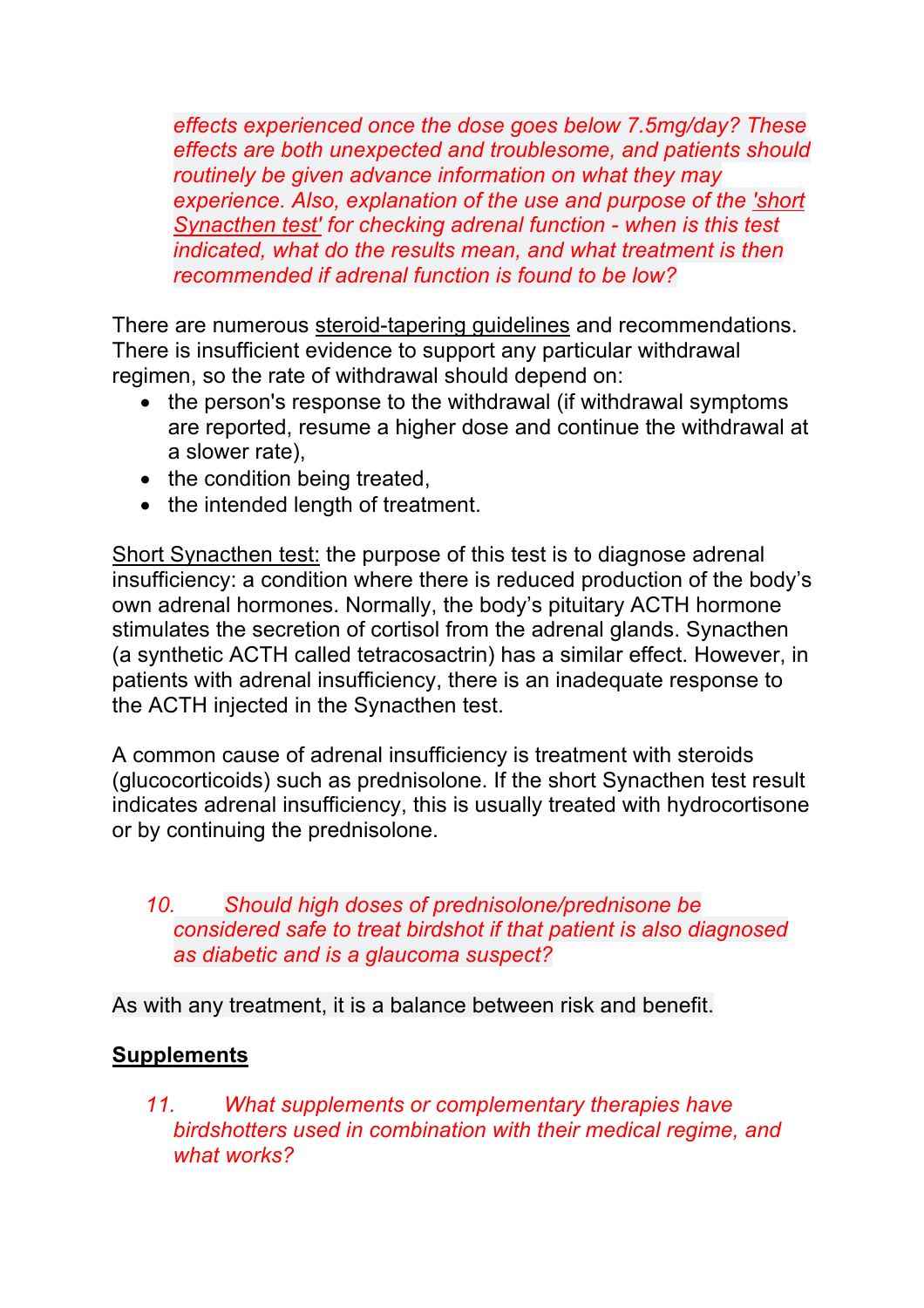No trials have been undertaken on this.

*12. Is it worth taking supplements, eg, turmeric?* 

No trials have been undertaken on this.

#### **Medicines side-effects**

*13. What are the long-term side-effects of mycophenolate mofetil?*

These are well documented online.

# **Birdshot**

*14. How do I get this condition into remission?*

At the moment, by a combination of immunosuppressant/biologic/steroid.

> *15. Does the condition lead to permanent blindness or just visual impairment?*

In theory, visual impairment rather than true 'blindness' (total sight loss).

### *16. Have there been any developments to reverse the condition or can it only be slowed down?*

It can possibly be reversed with aggressive therapy if diagnosed early, otherwise treatment is aimed at slowing it down.

*17. What about common co-morbid conditions associated with birdshot?*

None that are well recognised.

- *18. Are there links between birdshot and bodily aches and pains or illnesses or other conditions, eg, osteoarthritis of hip, and also hearing loss?*
- No. Treatment side effects could cause similar problems.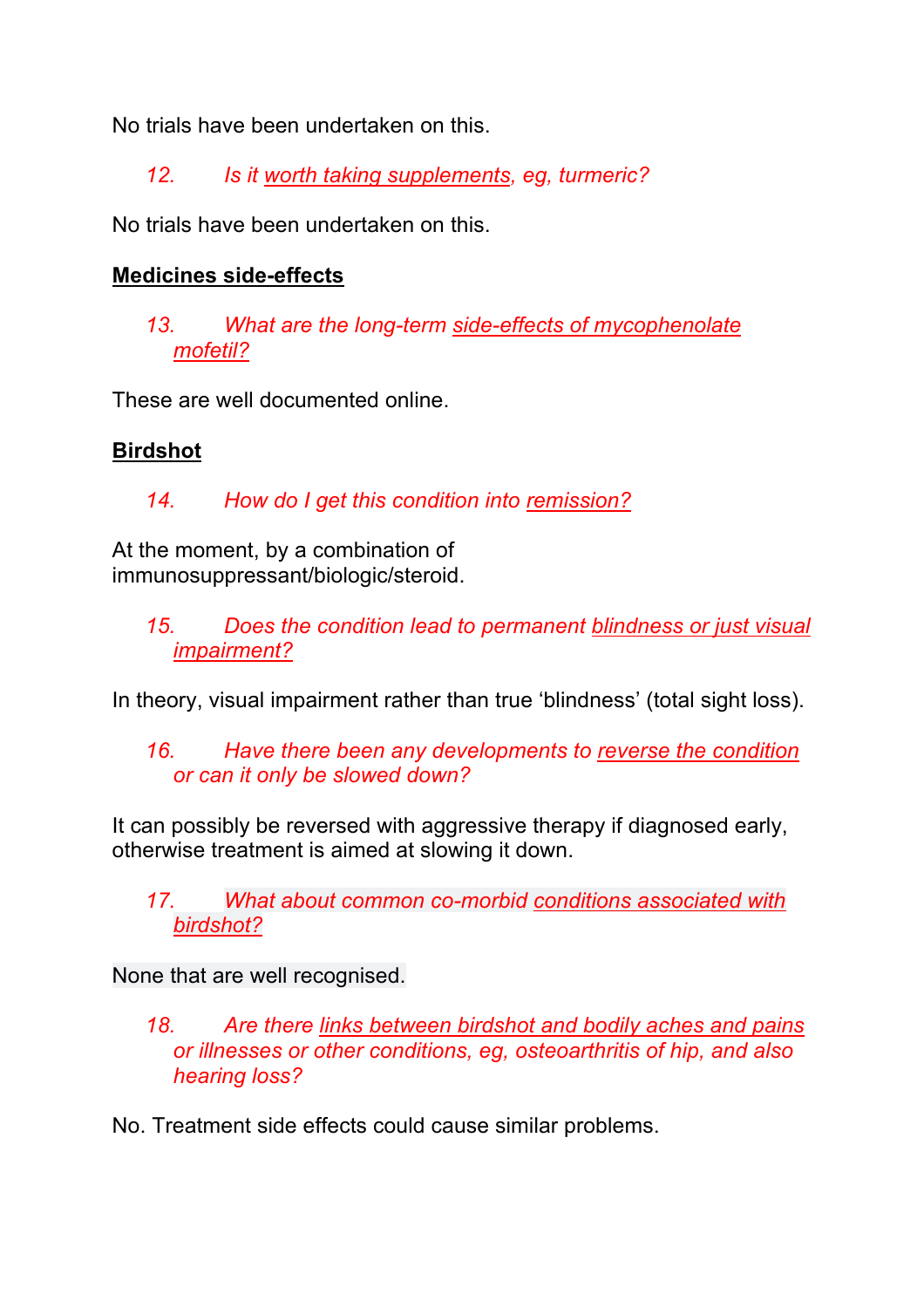*19. Why do my visual field numbers keep going down, despite aggressive treatment and no obvious inflammation or flare or active cells?*

Is your 30Hz implicit time on your ERG tests getting worse?

*20. Is it ever recommended to take a sample of eye fluid and test it for microorganisms that might be triggering an autoimmune response? If so, what tests are used?*

This has probably been done, but what microorganisms would you test for? The viruses, bacteria and parasites that can cause retinal infection do not give an eye picture that looks like birdshot.

*21. My doctors are uncertain as to whether my early/mild birdshot should be treated with immunosuppressants. They can't find evidence that this works and how long one must be on these drugs to possibly achieve remission. No good studies are available. We need a global database where doctors can input their results and researchers can tabulate. Please, let's work on this.*

The Birdshot ABC Birdshot Data Registry and Birdshot Biobank is beginning this work for UK patients.

*22. Is there anything in common among birdshot patients who are in long-term, medication-free, durable remission? This includes biomarkers (body mass index, cortisol, HbA1c, white blood cell counts, toxins, etc) to diet (sodium intake, animal products, etc) to stress management, sun exposure or anything else?*

Answer is probably no, unless some patients have milder and others have more aggressive forms of the disease, which could be related to slightly different genetic profiles.

*23. Glen Jeffery wrote about 'Red Light influence' 670 nm light wave length. Is there any more information regarding this therapy and if it works?*

In addition to the answer given by Chris Hogg at the Birdshot Day (Session 6), see